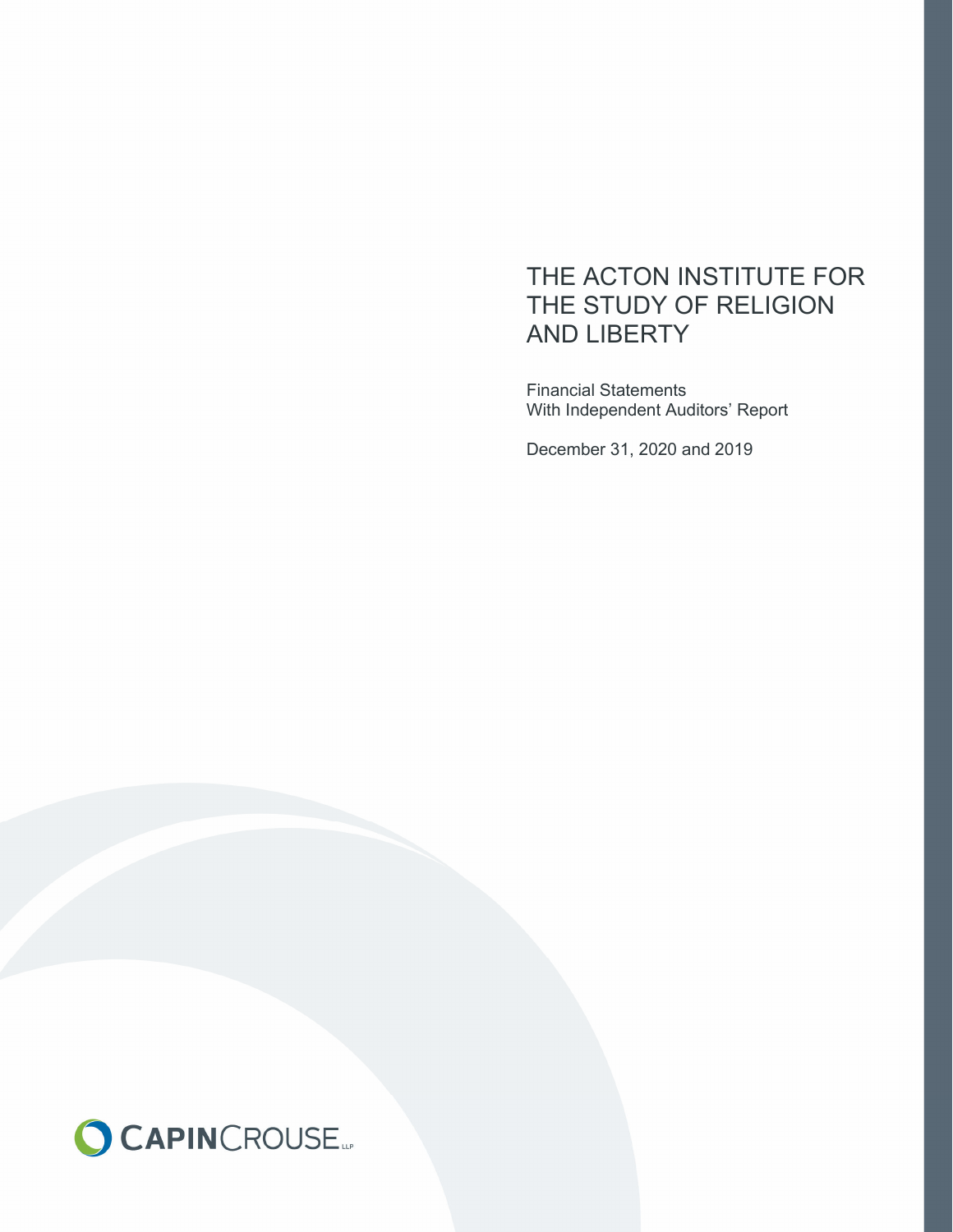### **Table of Contents**

|                                         | Page |
|-----------------------------------------|------|
| Independent Auditors' Report            |      |
| <b>Financial Statements</b>             |      |
| <b>Statements of Financial Position</b> |      |
| <b>Statements of Activities</b>         |      |
| Statement of Functional Expenses-2020   | 4    |
| Statement of Functional Expenses-2019   |      |
| <b>Statements of Cash Flows</b>         | b    |
| Notes to Financial Statements           |      |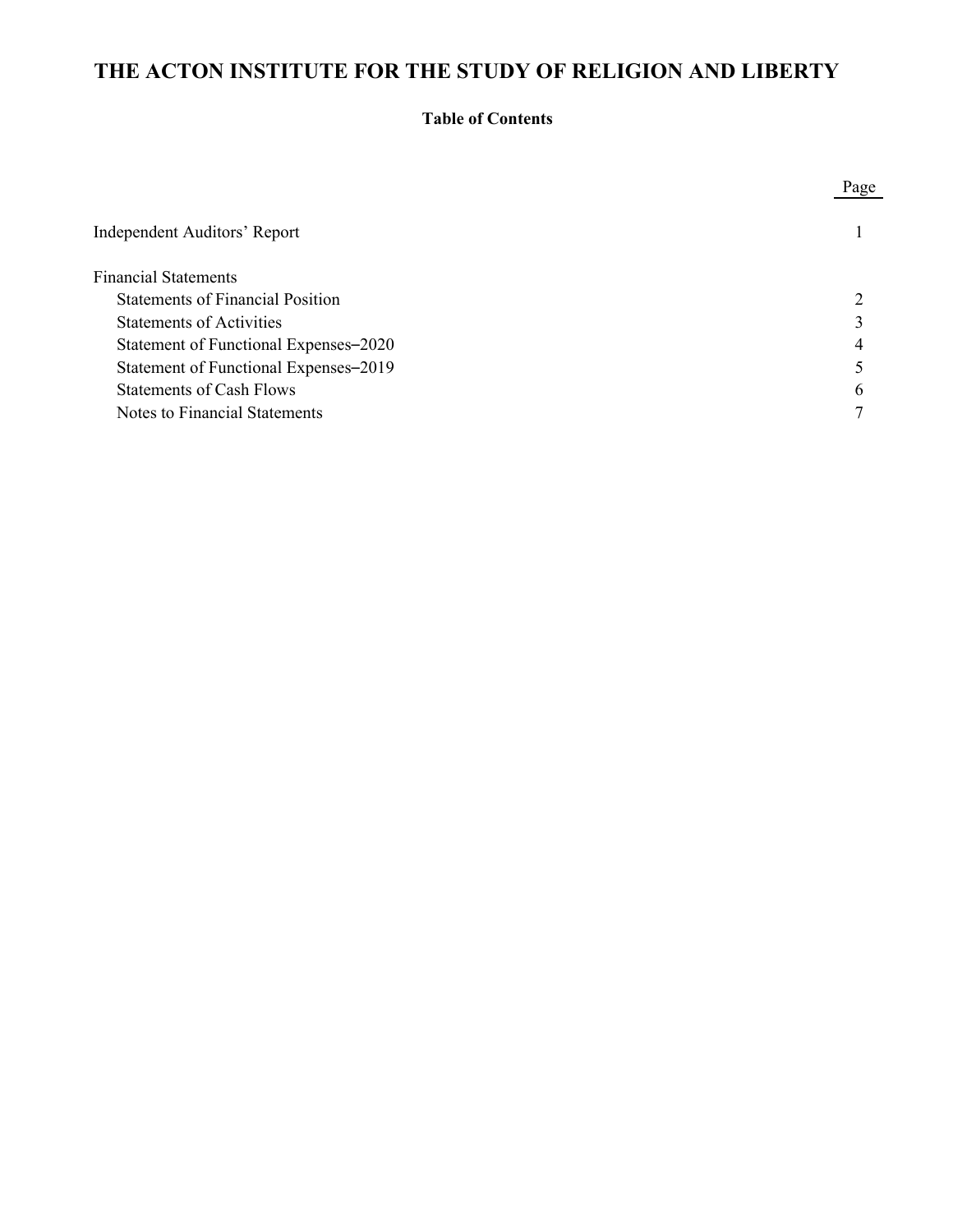

#### **INDEPENDENT AUDITORS' REPORT**

Board of Directors The Acton Institute for the Study of Religion and Liberty Grand Rapids, Michigan

We have audited the accompanying financial statements of The Acton Institute for the Study of Religion and Liberty (a nonprofit organization), which comprise the statements of financial position as of December 31, 2020 and 2019, and the related statements of activities, functional expenses and cash flows for the years then ended, and the related notes to the financial statements.

#### *Management's Responsibility for the Financial Statements*

Management is responsible for the preparation and fair presentation of these financial statements in accordance with accounting principles generally accepted in the United States of America; this includes the design, implementation, and maintenance of internal control relevant to the preparation and fair presentation of financial statements that are free from material misstatement, whether due to fraud or error.

#### *Auditors' Responsibility*

Our responsibility is to express an opinion on these financial statements based on our audits. We conducted our audits in accordance with auditing standards generally accepted in the United States of America. Those standards require that we plan and perform the audits to obtain reasonable assurance about whether the financial statements are free from material misstatement.

An audit involves performing procedures to obtain audit evidence about the amounts and disclosures in the financial statements. The procedures selected depend on the auditor's judgment, including the assessment of the risks of material misstatement of the financial statements, whether due to fraud or error. In making those risk assessments, the auditor considers internal control relevant to the entity's preparation and fair presentation of the financial statements in order to design audit procedures that are appropriate in the circumstances, but not for the purpose of expressing an opinion on the effectiveness of the entity's internal control. Accordingly, we express no such opinion. An audit also includes evaluating the appropriateness of accounting policies used and the reasonableness of significant accounting estimates made by management, as well as evaluating the overall presentation of the financial statements.

We believe that the audit evidence we have obtained is sufficient and appropriate to provide a basis for our audit opinion.

#### *Opinion*

In our opinion, the financial statements referred to in the first paragraph present fairly, in all material respects, the financial position of The Acton Institute for the Study of Religion and Liberty as of December 31, 2020 and 2019, and the changes in its net assets and cash flows for the years then ended in accordance with accounting principles generally accepted in the United States of America.

Capin Crouse 22P

Grand Rapids, Michigan July 6, 2021

250 Monroe NW, Suite 400 Grand Rapids, MI 49503 505.50.CAPIN capincrouse.com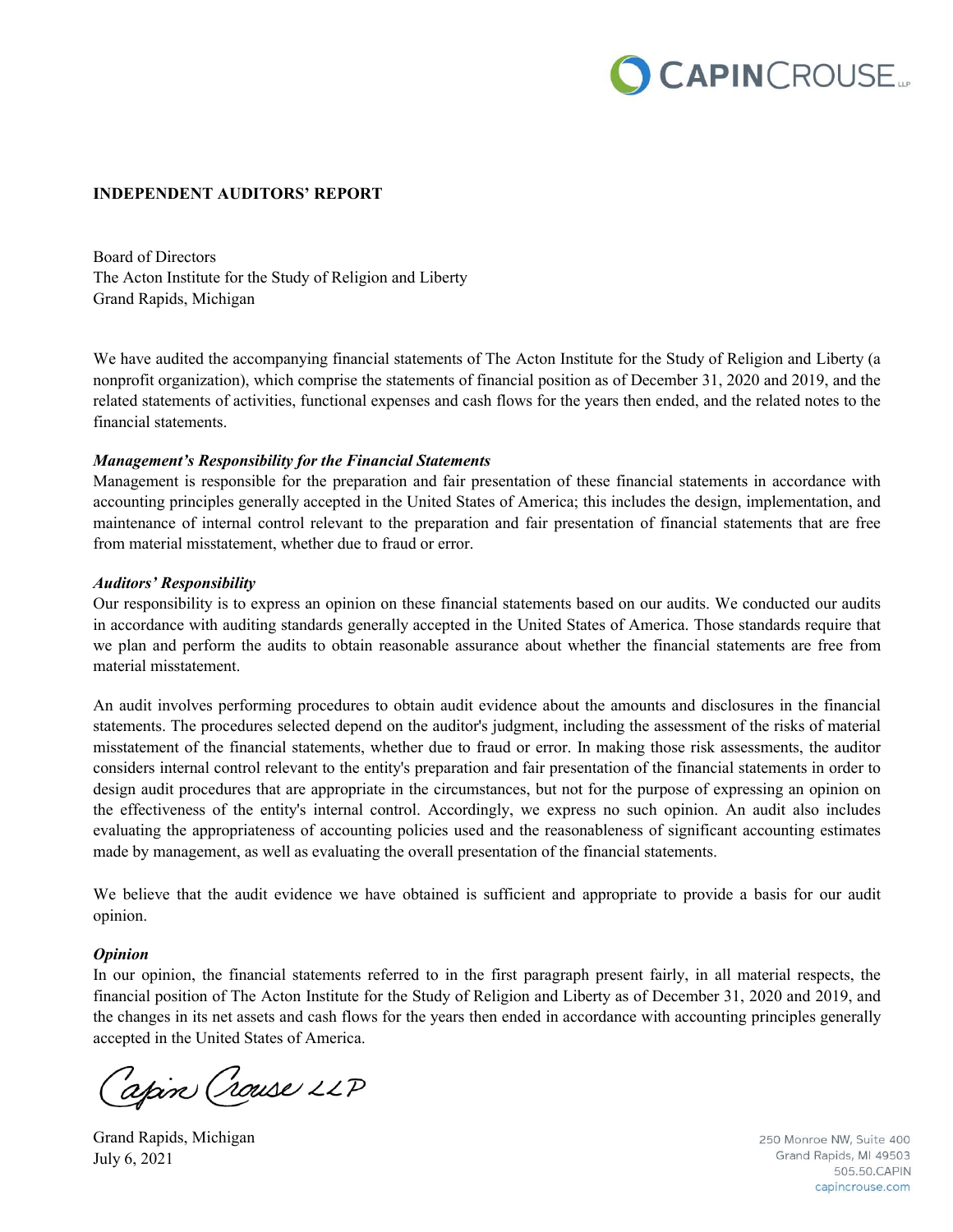#### **Statements of Financial Position**

|                                                                | December 31, |            |                           |            |
|----------------------------------------------------------------|--------------|------------|---------------------------|------------|
|                                                                |              | 2020       |                           | 2019       |
| <b>ASSETS:</b>                                                 |              |            |                           |            |
| <b>Current Assets:</b>                                         |              |            |                           |            |
| Cash and cash equivalents                                      | \$           | 4,534,793  | \$                        | 1,335,178  |
| Promises to give                                               |              | 502,011    |                           | 863,851    |
| Inventory                                                      |              | 77,975     |                           | 139,834    |
| Prepaid expenses and other assets                              |              | 249,979    |                           | 337,638    |
|                                                                |              | 5,364,758  |                           | 2,676,501  |
| Non-Current Assets:                                            |              |            |                           |            |
| Cash restricted for investment in land, building and equipment |              | 21,543     |                           | 105,838    |
| Promise to give, less current maturities                       |              | 128,000    |                           | 403,500    |
| Investments                                                    |              | 6,653,824  |                           | 6,269,579  |
| Land, building and equipment-net                               |              | 6,410,561  |                           | 6,850,864  |
|                                                                |              | 13,213,928 |                           | 13,629,781 |
| <b>Total Assets</b>                                            |              | 18,578,686 | S                         | 16,306,282 |
| <b>LIABILITIES AND NET ASSETS:</b>                             |              |            |                           |            |
| <b>Current Liabilities:</b>                                    |              |            |                           |            |
| Accounts payable and other liabilities                         | \$           | 366,961    | $\boldsymbol{\mathsf{S}}$ | 225,828    |
| Net Assets:                                                    |              |            |                           |            |
| Net assets without donor restrictions                          |              | 14,272,684 |                           | 12,051,115 |
| Net assets with donor restrictions:                            |              |            |                           |            |
| Restricted by purpose or time                                  |              | 3,439,041  |                           | 3,529,339  |
| Restricted in perpetuity                                       |              | 500,000    |                           | 500,000    |
|                                                                |              | 3,939,041  |                           | 4,029,339  |
| <b>Total Net Assets</b>                                        |              | 18,211,725 |                           | 16,080,454 |
| <b>Total Liabilities and Net Assets</b>                        | \$           | 18,578,686 | \$                        | 16,306,282 |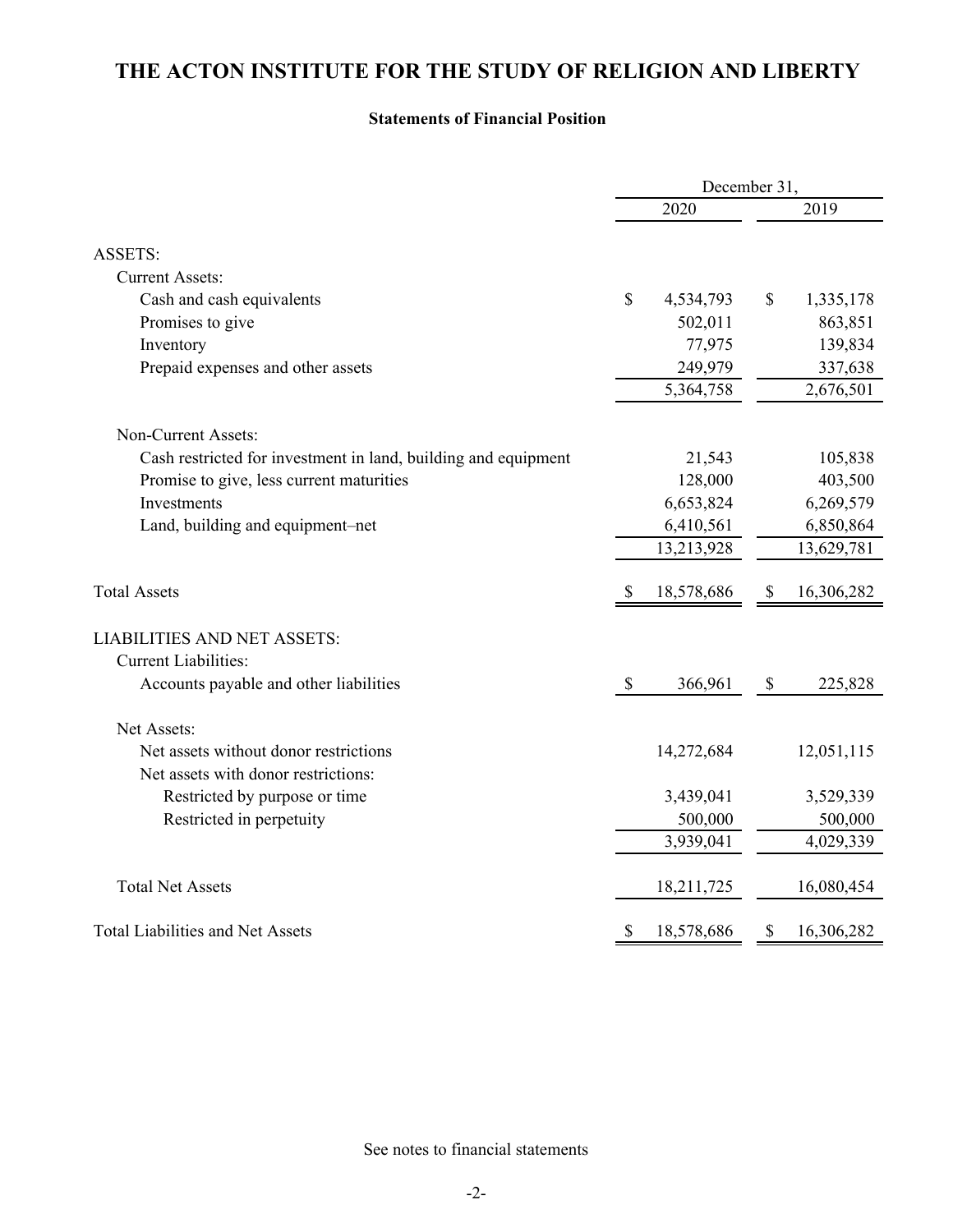### **Statements of Activities**

|                                  |               |              |              | Year Ended December 31, |              |              |
|----------------------------------|---------------|--------------|--------------|-------------------------|--------------|--------------|
|                                  |               | 2020         |              |                         | 2019         |              |
|                                  | Without Donor | With Donor   |              | <b>Without Donor</b>    | With Donor   |              |
|                                  | Restrictions  | Restrictions | Total        | Restrictions            | Restrictions | Total        |
| <b>SUPPORT AND REVENUE:</b>      |               |              |              |                         |              |              |
| Support:                         |               |              |              |                         |              |              |
| Contributions                    | \$7,612,887   | 912,566<br>S | \$8,525,453  | \$ 8,480,208            | \$1,334,942  | \$9,815,150  |
| Special events-net               | 68,866        |              | 68,866       | 53,118                  |              | 53,118       |
|                                  | 7,681,753     | 912,566      | 8,594,319    | 8,533,326               | 1,334,942    | 9,868,268    |
|                                  |               |              |              |                         |              |              |
| Revenue:                         |               |              |              |                         |              |              |
| Investment income-net            | 902,039       | 79,745       | 981,784      | 1,165,649               | 83,278       | 1,248,927    |
| Program services                 | 32,058        |              | 32,058       | 318,433                 |              | 318,433      |
| Rental income                    | 8,250         |              | 8,250        | 123,229                 |              | 123,229      |
| Other income                     | 3,522         |              | 3,522        | 5,218                   |              | 5,218        |
| Gross profit on sales            | 74,738        |              | 74,738       | 74,933                  |              | 74,933       |
|                                  | 1,020,607     | 79,745       | 1,100,352    | 1,687,462               | 83,278       | 1,770,740    |
| <b>Total Support and Revenue</b> | 8,702,360     | 992,311      | 9,694,671    | 10,220,788              | 1,418,220    | 11,639,008   |
| Net Assets Released from         |               |              |              |                         |              |              |
| from Restrictions and            |               |              |              |                         |              |              |
| Reclassifications                | 1,082,609     | (1,082,609)  |              | 831,496                 | (831, 496)   |              |
|                                  |               |              |              |                         |              |              |
| Total Support, Revenue,          |               |              |              |                         |              |              |
| Net Assets Released              |               |              |              |                         |              |              |
| from Restrictions and            |               |              |              |                         |              |              |
| Reclassifications                | 9,784,969     | (90, 298)    | 9,694,671    | 11,052,284              | 586,724      | 11,639,008   |
| <b>EXPENSES:</b>                 |               |              |              |                         |              |              |
| Program services                 | 6,088,531     |              | 6,088,531    | 9,405,761               |              | 9,405,761    |
| Supporting activities:           |               |              |              |                         |              |              |
| Management and general           | 645,054       |              | 645,054      | 772,870                 |              | 772,870      |
| Fundraising                      | 829,815       |              | 829,815      | 971,159                 |              | 971,159      |
|                                  |               |              |              |                         |              |              |
| <b>Total Expenses</b>            | 7,563,400     |              | 7,563,400    | 11,149,790              |              | 11,149,790   |
| Losses for uncollectible         |               |              |              |                         |              |              |
| promises to give                 |               |              |              |                         | 250,000      | 250,000      |
|                                  |               |              |              |                         |              |              |
| <b>Total Expenses and Losses</b> | 7,563,400     |              | 7,563,400    | 11,149,790              | 250,000      | 11,399,790   |
| Change in Net Assets             | 2,221,569     | (90, 298)    | 2,131,271    | (97, 506)               | 336,724      | 239,218      |
| Net Assets, Beginning of Year    | 12,051,115    | 4,029,339    | 16,080,454   | 12,148,621              | 3,692,615    | 15,841,236   |
|                                  |               |              |              |                         |              |              |
| Net Assets, End of Year          | \$14,272,684  | \$3,939,041  | \$18,211,725 | \$12,051,115            | \$4,029,339  | \$16,080,454 |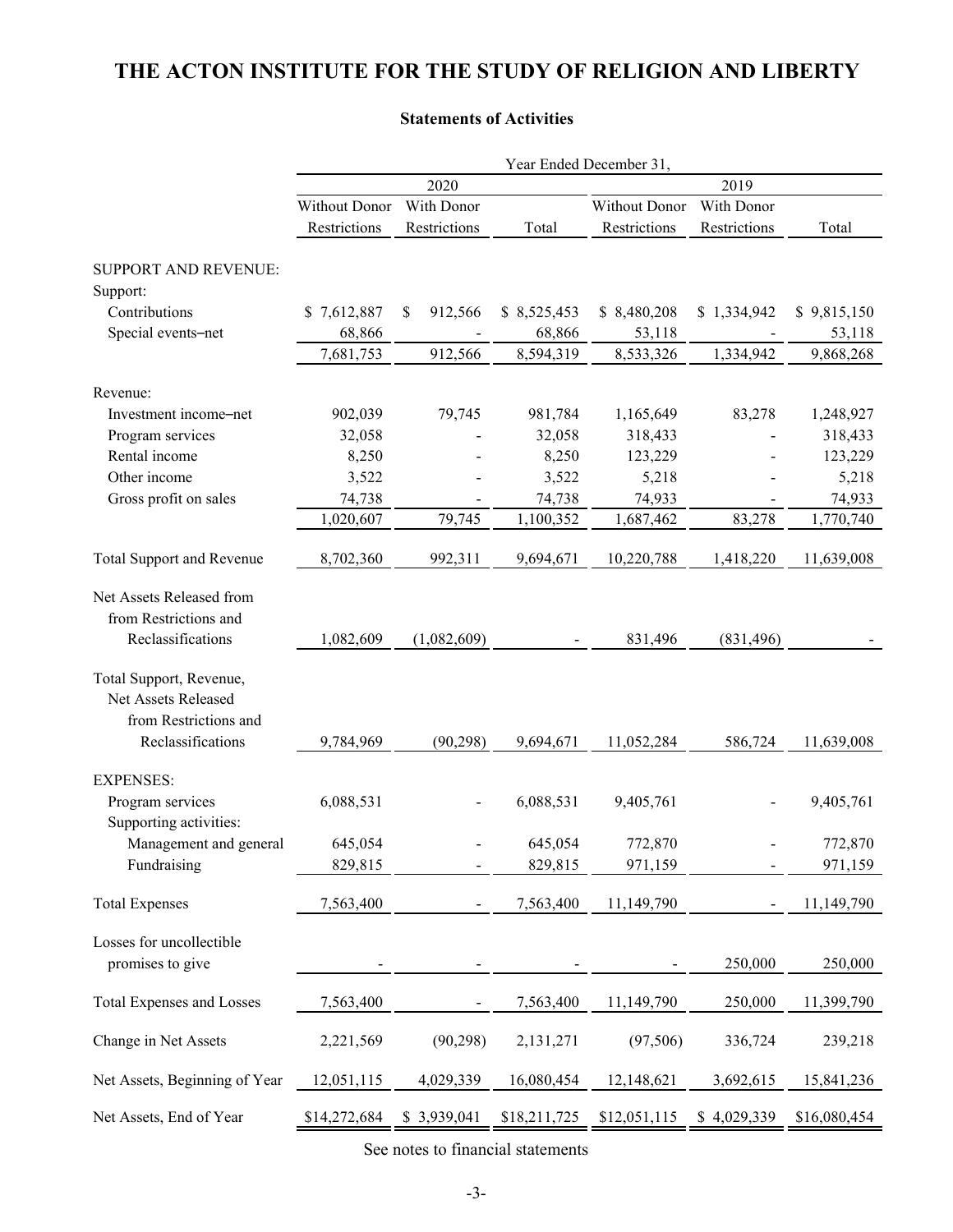### **Statement of Functional Expenses**

|                                    |                  |                 |               |                          | Year Ended December 31, 2020 |                              |               |             |
|------------------------------------|------------------|-----------------|---------------|--------------------------|------------------------------|------------------------------|---------------|-------------|
|                                    | Program Services |                 |               |                          |                              | <b>Supporting Activities</b> |               |             |
|                                    |                  |                 | General       |                          |                              | Management                   |               |             |
|                                    | Education        | Research        | Education     | Media                    | Total                        | and General                  | Fundraising   | Total       |
| Salaries and wages                 | 895,675          | 726,657<br>\$   | \$<br>540,401 | <sup>\$</sup><br>171,491 | \$2,334,224                  | 274,150<br>\$.               | \$<br>569,444 | \$3,177,818 |
| Contracted services                | 662,271          | 129,814         | 326,103       | 40,257                   | 1,158,445                    | 3,761                        | 42,236        | 1,204,442   |
| Advertising                        | 183,378          |                 | 522,450       |                          | 705,828                      |                              |               | 705,828     |
| Conferences and conventions        | 66,679           | 436,851         | 1,240         | 1,515                    | 506,285                      | 1,247                        | 4,028         | 511,560     |
| Depreciation                       | 106,244          | 79,029          | 68,031        | 15,258                   | 268,562                      | 126,168                      | 55,090        | 449,820     |
| Equipment rental and maintenance   | 79,045           | 19,695          | 108,856       | 10,562                   | 218,158                      | 12,980                       | 9,567         | 240,705     |
| Occupancy                          | 33,135           | 74,447          | 21,217        | 4,758                    | 133,557                      | 39,349                       | 17,209        | 190,115     |
| Other                              | 123,950          | 17,918          | 8,209         | 2,513                    | 152,590                      | 15,005                       | 12,566        | 180,161     |
| Honorariums                        | 132,862          | 28,793          |               |                          | 161,655                      |                              |               | 161,655     |
| Travel                             | 48,052           | 29,328          | 32,683        | 2,443                    | 112,506                      | 13,931                       | 14,063        | 140,500     |
| Grants and awards                  | 46,500           | 68,970          |               |                          | 115,470                      |                              |               | 115,470     |
| Unrelated business income tax      |                  |                 |               |                          |                              | 112,531                      |               | 112,531     |
| Publications                       | 26,309           | 30,604          | 14,676        | 962                      | 72,551                       | 4,577                        | 15,766        | 92,894      |
| Printing and duplicating           | 1,693            | 10,953          | 38,728        | 44                       | 51,418                       | 365                          | 36,455        | 88,238      |
| Postage and shipping               | 996              | 7,404           | 20,128        | 270                      | 28,798                       | 405                          | 43,015        | 72,218      |
| Professional fees                  | 4,442            | 6,365           |               |                          | 10,807                       | 29,489                       |               | 40,296      |
| Supplies                           | 8,172            | 6,256           | 4,805         | 794                      | 20,027                       | 6,562                        | 7,280         | 33,869      |
| Telephone                          | 4,026            | 5,377           | 1,748         | 2,343                    | 13,494                       | 2,388                        | 1,572         | 17,454      |
| Furniture, fixtures, and equipment | 2,723            | 3,699           | 5,049         | 677                      | 12,148                       | 1,773                        | 900           | 14,821      |
| Meals and entertainment            | 2,756            | 8,710           | 298           | 244                      | 12,008                       | 373                          | 624           | 13,005      |
| <b>Total Expenses</b>              | \$2,428,908      | 1,690,870<br>S. | \$1,714,622   | 254,131                  | \$6,088,531                  | 645,054<br>S                 | 829,815<br>S  | \$7,563,400 |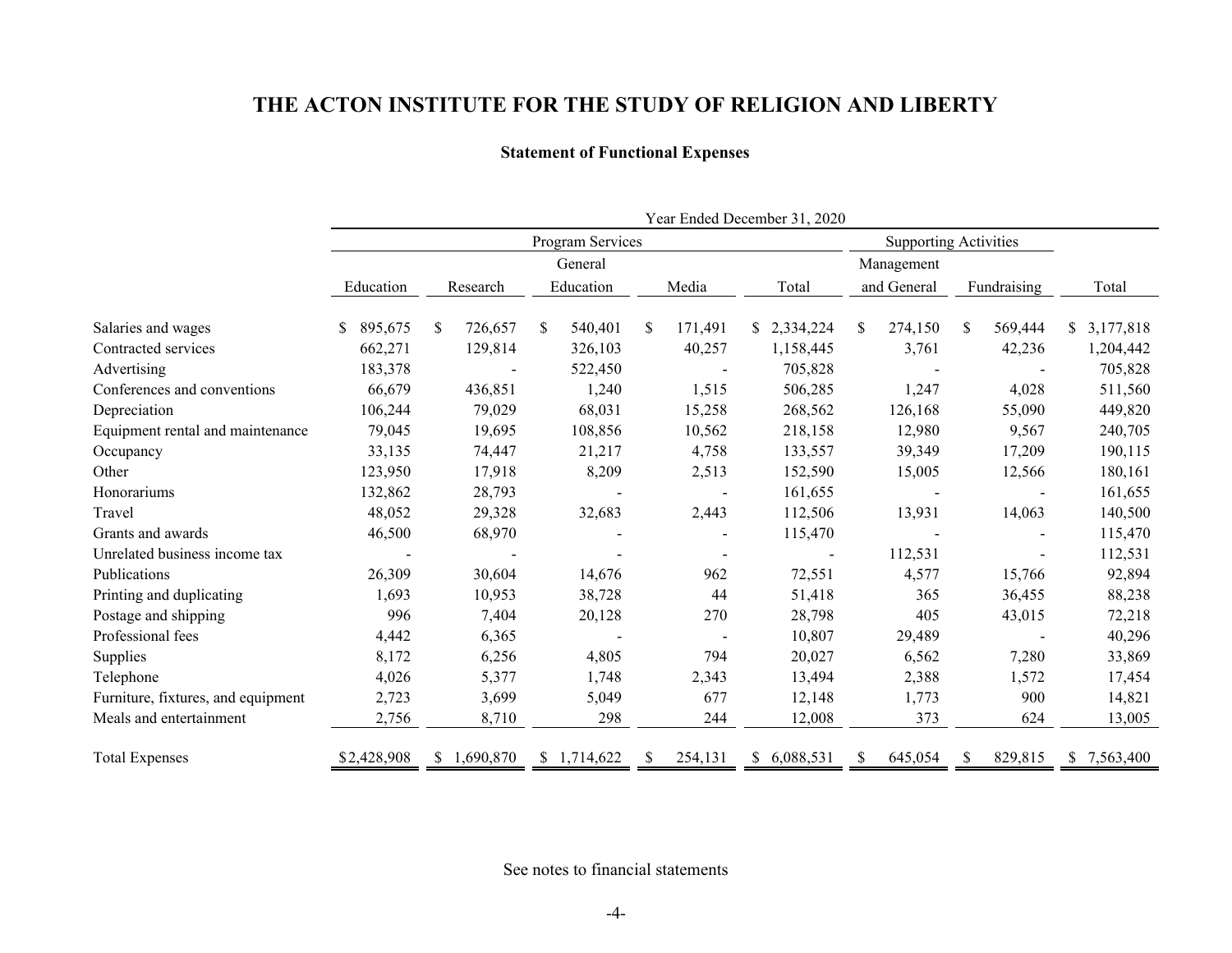### **Statement of Functional Expenses**

|                                    |                  |             |                 |                          | Year Ended December 31, 2019 |                              |               |              |
|------------------------------------|------------------|-------------|-----------------|--------------------------|------------------------------|------------------------------|---------------|--------------|
|                                    | Program Services |             |                 |                          |                              | <b>Supporting Activities</b> |               |              |
|                                    |                  |             | General         |                          |                              | Management                   |               |              |
|                                    | Education        | Research    | Education       | Media                    | Total                        | and General                  | Fundraising   | Total        |
| Salaries and wages                 | \$1,106,372      | \$1,036,620 | \$<br>721,570   | 182,289<br><sup>\$</sup> | \$3,046,851                  | 385,049<br>\$                | 583,533<br>\$ | \$4,015,433  |
| Conferences and conventions        | 1,788,565        | 424,224     | 116,440         | 15,509                   | 2,344,738                    | 11,910                       | 6,364         | 2,363,012    |
| Contracted services                | 271,781          | 287,053     | 358,768         | 113,637                  | 1,031,239                    | 11,422                       | 62,616        | 1,105,277    |
| Advertising                        | 135,291          | 11,823      | 499,841         |                          | 646,955                      |                              | 3,000         | 649,955      |
| Depreciation                       | 169,273          | 89,917      | 75,195          | 14,058                   | 348,443                      | 115,479                      | 34,615        | 498,537      |
| Honorariums                        | 371,756          | 68,062      | 3,700           |                          | 443,518                      |                              |               | 443,518      |
| Travel                             | 175,377          | 100,752     | 64,233          | 19,270                   | 359,632                      | 29,185                       | 53,981        | 442,798      |
| Grants and awards                  | 205,160          | 209,186     | 1,750           |                          | 416,096                      |                              |               | 416,096      |
| Occupancy                          | 55,202           | 79,427      | 25,379          | 4,581                    | 164,589                      | 37,626                       | 12,265        | 214,480      |
| Equipment rental and maintenance   | 35,023           | 24,557      | 99,282          | 18,773                   | 177,635                      | 13,688                       | 22,721        | 214,044      |
| Printing and duplicating           | 8,202            | 12,413      | 53,968          | 5                        | 74,588                       | 37                           | 78,659        | 153,284      |
| Postage and shipping               | 9,852            | 8,076       | 46,702          | 425                      | 65,055                       | 638                          | 76,076        | 141,769      |
| Publications                       | 21,770           | 44,925      | 17,097          | 2,980                    | 86,772                       | 4,636                        | 14,616        | 106,024      |
| Unrelated business income tax      |                  |             |                 |                          |                              | 96,800                       |               | 96,800       |
| Other                              | 31,263           | 16,429      | 13,474          | 3,202                    | 64,368                       | 9,350                        | 10,183        | 83,901       |
| Meals and entertainment            | 19,040           | 19,535      | 4,535           | 831                      | 43,941                       | 5,570                        | 3,891         | 53,402       |
| Supplies                           | 20,315           | 10,704      | 7,965           | 1,303                    | 40,287                       | 8,198                        | 4,589         | 53,074       |
| Professional fees                  |                  | 5,549       |                 |                          | 5,549                        | 37,678                       | 240           | 43,467       |
| Furniture, fixtures, and equipment | 6,856            | 4,658       | 10,177          | 1,498                    | 23,189                       | 3,170                        | 1,717         | 28,076       |
| Telephone                          | 8,226            | 8,520       | 2,785           | 2,785                    | 22,316                       | 2,434                        | 2,093         | 26,843       |
| <b>Total Expenses</b>              | \$4,439,324      | 2,462,430   | 2,122,861<br>S. | 381,146                  | \$9,405,761                  | 772,870                      | 971,159       | \$11,149,790 |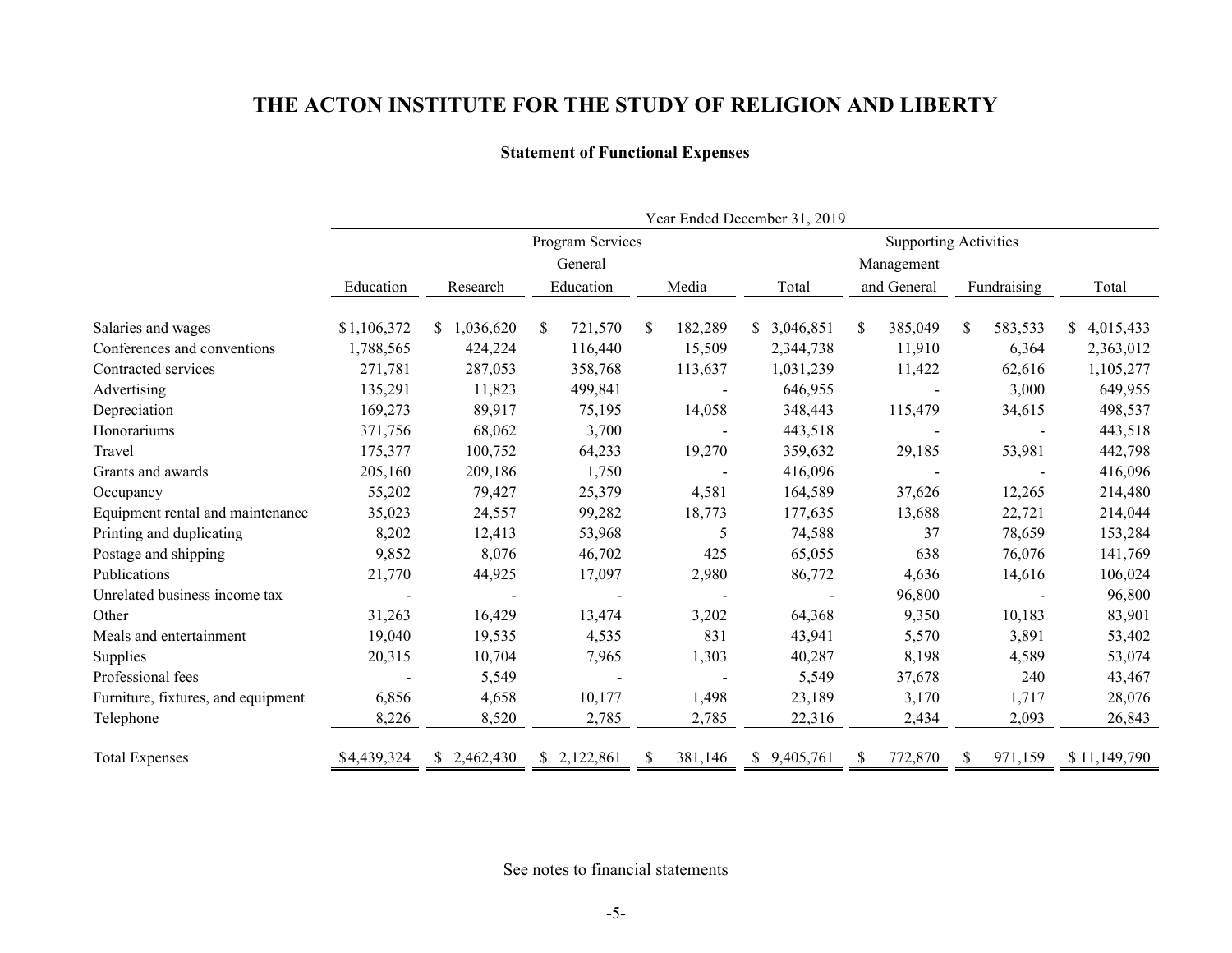#### **Statements of Cash Flows**

|                                                           | Year Ended December 31, |              |            |  |  |
|-----------------------------------------------------------|-------------------------|--------------|------------|--|--|
|                                                           | 2020                    |              | 2019       |  |  |
| CASH FLOWS FROM OPERATING ACTIVITIES:                     |                         |              |            |  |  |
| Change in net assets                                      | \$<br>2,131,271         | $\mathbb{S}$ | 239,218    |  |  |
| Adjustments to reconcile change in net assets to          |                         |              |            |  |  |
| net cash provided (used) by operating activities:         |                         |              |            |  |  |
| Depreciation                                              | 449,820                 |              | 498,537    |  |  |
| Losses for uncollectible promises to give                 |                         |              | 250,000    |  |  |
| Net unrealized and realized gain on investment            | (650, 918)              |              | (819,293)  |  |  |
| Changes in operating assets and liabilities:              |                         |              |            |  |  |
| Promises to give                                          | 637,340                 |              | (956, 949) |  |  |
| Inventory                                                 | 61,859                  |              | 4,994      |  |  |
| Prepaid expenses and other assets                         | 87,659                  |              | 91,672     |  |  |
| Accounts payable and other liabilities                    | 141,133                 |              | 13,441     |  |  |
| Net Cash Provided (Used) by Operating Activities          | 2,858,164               |              | (678, 380) |  |  |
| CASH FLOWS FROM INVESTING ACTIVITIES:                     |                         |              |            |  |  |
| Purchases of property and equipment                       | (9,517)                 |              | (354, 491) |  |  |
| Purchase of investments                                   | (283, 053)              |              | (119, 551) |  |  |
| Proceeds from the sale of investments                     | 549,726                 |              | 243,795    |  |  |
| Net Cash Provided (Used) by Investing Activities          | 257,156                 |              | (230, 247) |  |  |
| Change In Cash and Cash Equivalents                       | 3,115,320               |              | (908, 627) |  |  |
| Cash and Cash Equivalents, Beginning of Year              | 1,441,016               |              | 2,349,643  |  |  |
| Cash and Cash Equivalents, End of Year                    | 4,556,336               | \$           | 1,441,016  |  |  |
| Cash and Cash Equivalents:                                |                         |              |            |  |  |
| Available for operations                                  | \$<br>4,534,793         | \$           | 1,335,178  |  |  |
| Restricted for investment in land, building and equipment | 21,543                  |              | 105,838    |  |  |
|                                                           | \$<br>4,556,336         | \$           | 1,441,016  |  |  |
|                                                           |                         |              |            |  |  |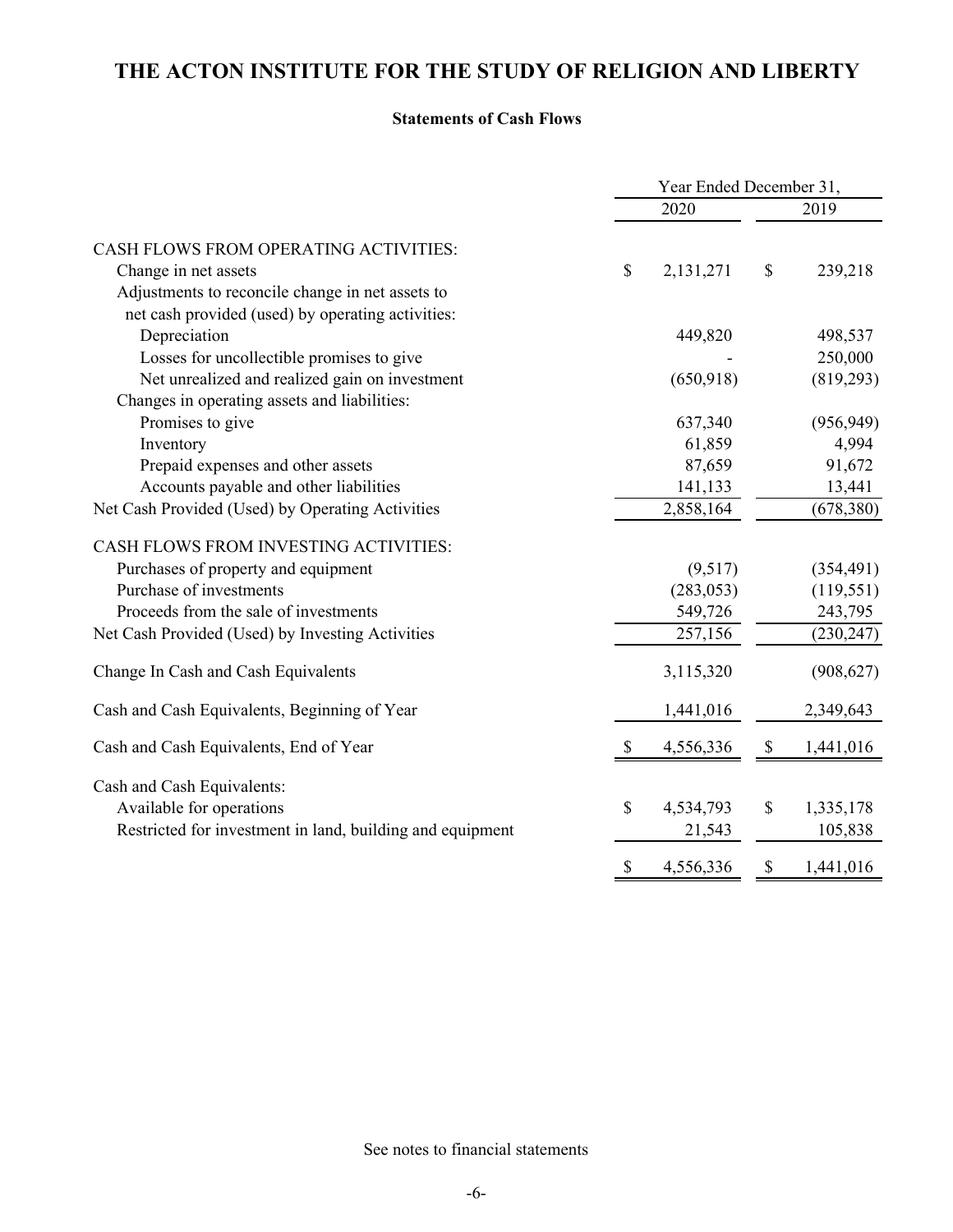#### **Notes to Financial Statements**

December 31, 2020 and 2019

#### 1. NATURE OF ORGANIZATION

The Acton Institute for the Study of Religion and Liberty (The Institute) is a nonprofit education literary center, headquartered in Grand Rapids, Michigan. The Institute's primary goal is to familiarize the religious community, particularly students and seminarians, with the moral dimensions of liberty and the free market.

#### 2. SIGNIFICANT ACCOUNTING POLICIES:

The financial statements of the Institute have been prepared using the accrual basis of accounting. The preparation of financial statements in accordance with accounting principles generally accepted in the United States of America requires management to make estimates and assumptions that affect certain reported amounts and disclosures. Accordingly, actual results could differ from these estimates. The more significant accounting policies are summarized below.

#### CASH AND CASH EQUIVALENTS

The Institute considers cash held in checking and savings accounts, and all highly liquid investments with an original maturity of 90 days or less to be cash equivalents. The Institute's accounts are insured by the Federal Deposit Insurance Corporation. At times, the Institute's cash and cash equivalents exceed federally insured limits. However, management monitors the soundness of the financial institution and believes the risk is negligible. As of December 31, 2020 and 2019, there was approximately \$4,242,000 and \$1,168,000 of uninsured cash and cash equivalents, respectively. Cash restricted for investment in land, building and equipment is accumulated cash received from a capital campaign not yet spent on capital expenditures.

#### PROMISES TO GIVE

Unconditional promises to give are recognized as revenue in the period the promise is made, and as assets, decreases of liabilities, or expenses depending on the form of the benefits to be received.

Promises to give are stated at the amount management expects to collect from balances outstanding. Management provides for probable uncollectible amounts through a charge to earnings and a credit to a valuation allowance based on its evaluation of the status of individual accounts, past credit history with donors and the donors' current financial condition. Balances still outstanding after management has used reasonable collection efforts are written off through a charge to the valuation allowance and a credit to accounts receivable. The Institute considers promises to give to be fully collectible; accordingly, no allowance for doubtful promises to give has been recorded. If amounts become uncollectible, a provision for the potential loss will be charged to operations when the determination is made. Promises to give are expected to be collected in the next year, therefore no discount has been recorded.

#### INVENTORY

Inventory consists primarily of bookstore supplies. Inventory is valued at the lower of cost or net realizable value for December 31, 2020 and 2019, with cost determined on the average cost method.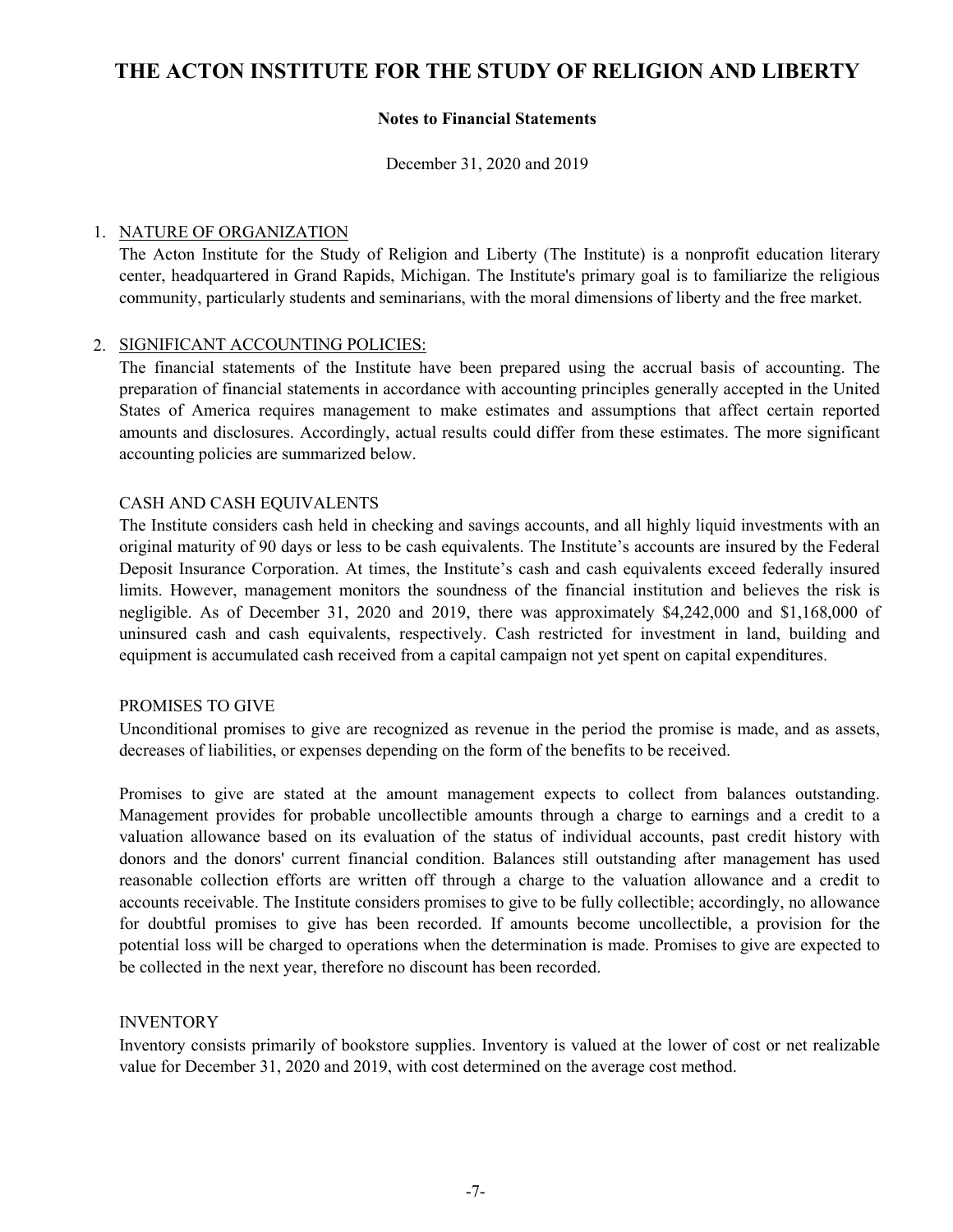#### **Notes to Financial Statements**

December 31, 2020 and 2019

#### 2. SIGNIFICANT ACCOUNTING POLICIES, continued:

#### LAND, BUILDING, AND EQUIPMENT

The Institute follows the practice of capitalizing, at cost, all expenditure for property and equipment in excess of \$1,000. Donations of property and equipment are recorded as support at the estimated fair value at the time received. Such donations are reported as support without donor restriction unless the donor has restricted the donated asset to a specific purpose. Gifts of long-lived assets with explicit restrictions specifying how the assets are to be used are reported as restricted support. Absent explicit donor stipulations about how the longlived assets must be maintained, the Institute reports expirations of donor restrictions when the donated or long-lived assets are placed in service. Depreciation is computed using the straight-line method over the estimated useful life of the asset.

#### DISCLOSURES ABOUT FAIR VALUE OF ASSETS AND LIABILITIES

The Institute follows the provisions of the *Fair Value Measurements and Disclosure* topic of the Financial Accounting Standards Board (FASB) Accounting Standards Codification (ASC). These standards establish a fair value hierarchy that prioritize the inputs to valuation techniques used to measure fair value.

Level 1

Unadjusted quoted prices in active markets for identical assets or liabilities.

#### Level 2

Observable inputs other than Level 1 prices, such as quoted prices for similar assets or liabilities, quoted prices in active markets that are not active, or other inputs that are observable or can be corroborated by observable market data for substantially the full term of the assets or liabilities.

#### Level 3

Unobservable inputs that are supported by little or no market activity and that are significant to the fair value of the assets or liabilities.

Following is a description of the valuation methodologies used for instruments measured at fair value on a recurring basis and recognized in the accompany statements of financial position, as well as, the general classification of such instruments pursuant to the valuation hierarchy.

#### INVESTMENTS

Investments held at cost include money market funds held within the investment portfolio. The Institute holds Level 1 and Level 3 investments. Level 1 investments include mutual funds. Level 3 investments include common stock of an unregistered company. The Institute used significant unobservable inputs including information from an independent appraisal based on other valuation methods. The valuation approach considers capitalization of earnings and the merger and acquisition valuation method, as well as discounting the valuation for lack of control and lack of marketability.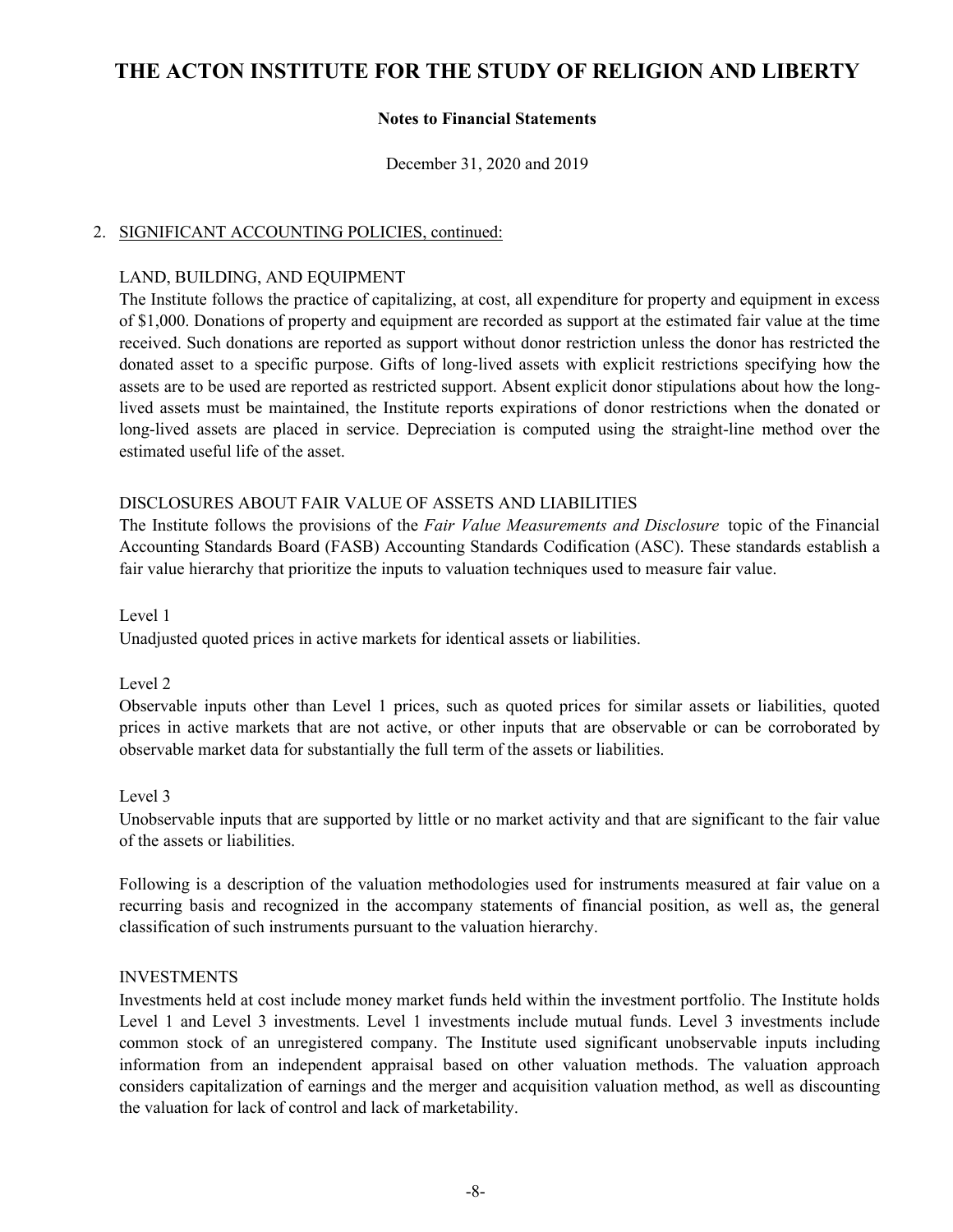#### **Notes to Financial Statements**

December 31, 2020 and 2019

#### 2. SIGNIFICANT ACCOUNTING POLICIES, continued:

#### CONTRIBUTIONS

Contributions received are reported as without donor restrictions or with donor restrictions support, depending on the existence and/or nature of any donor restrictions. Support that is restricted by the donor is reported as an increase in net assets without donor restrictions, if the restriction expires in the reporting period in which the support is reported. All other donor-restricted support is reported as an increase in net assets with donor restrictions, depending on the nature of the restrictions. When a restriction expires, net assets with donor restrictions are reclassified to net assets without donor restrictions.

#### NET ASSETS WITHOUT DONOR RESTRICTIONS

Net assets without donor restrictions are used to account for all resources over which the Institute has discretionary control.

#### NET ASSETS WITH DONOR RESTRICTIONS

Contributions of cash and other assets are considered net assets with donor restrictions if they are received with donor stipulations that limit the use of donated assets. These include donor restrictions requiring the net assets be held in perpetuity or for a specified term with investment return available for the Novak award as described in Note 8.

#### NONCASH DONATIONS

Donated marketable securities and other noncash donations are reported as contributions at their estimated fair values as of the date of the donation. The Institute has received an ongoing in-kind grant for online promotion of its programs. The revenue and expenses are recognized as promotional messaging occurs.

### FUNCTIONAL ALLOCATION OF EXPENSES

The costs of providing the program services and supporting activities have been summarized on a functional basis in the statements of activities. Certain costs not directly attributable to specific program services or functions have been allocated to program services and supporting activities. Management allocates costs based on an average of the programs budget, full time equivalents, and staff time attributed to the function. Management considers its method of allocation to be equitable. The Institute incurred no joint costs during the years ended December 31, 2020 and 2019.

#### ADVERTISING

The Institute expenses advertising costs as incurred. Total advertising costs were \$705,828 and \$649,955 including donated advertising of \$475,679 and \$452,321, as of December 31, 2020 and 2019, respectively.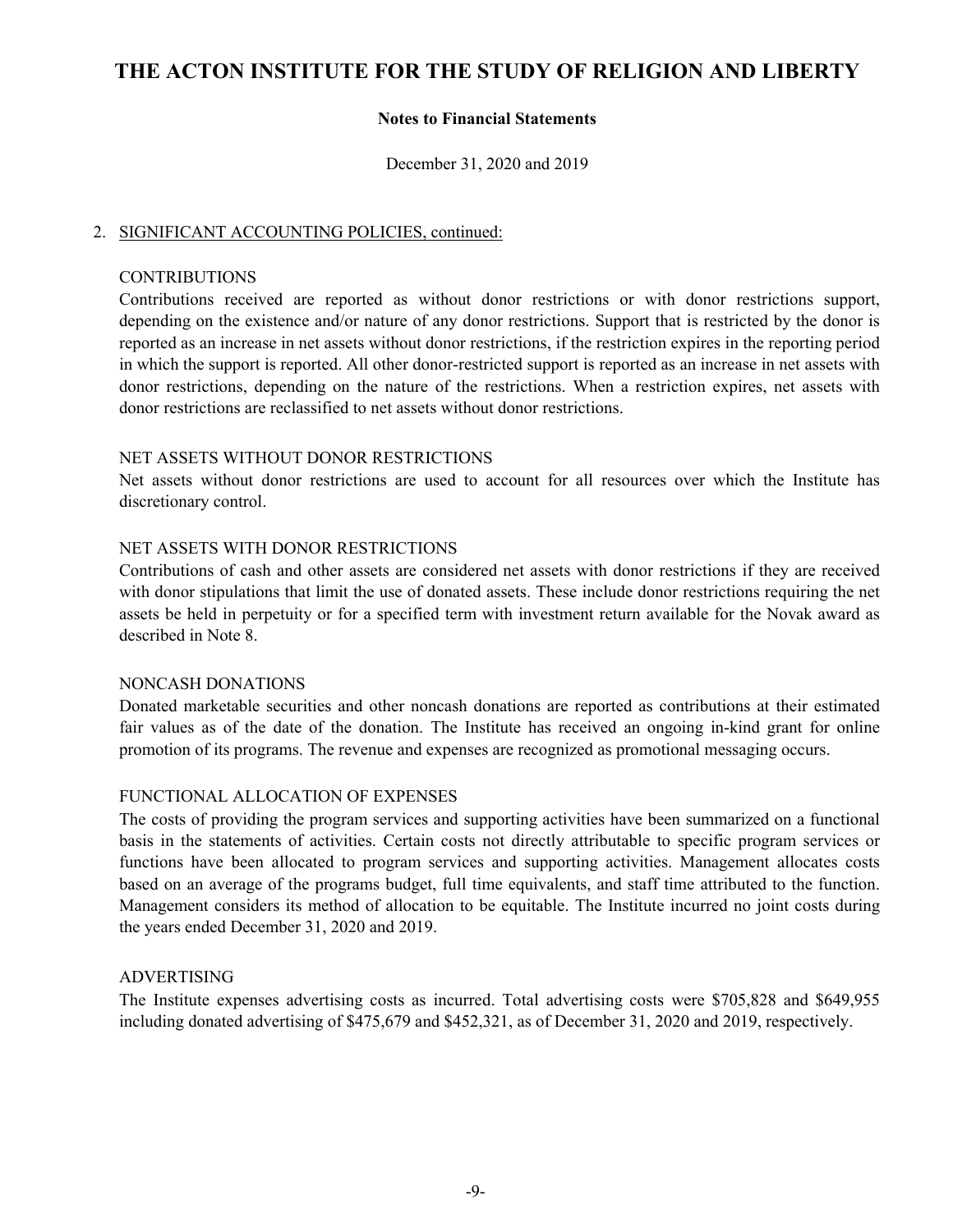#### **Notes to Financial Statements**

December 31, 2020 and 2019

#### 2. SIGNIFICANT ACCOUNTING POLICIES, continued:

#### UNRELATED BUSINESS INCOME TAX

The Institute is subject to tax on unrelated business income, as defined by Section 511 of the Internal Revenue Code. The provision for income taxes on such income was \$112,531 and \$96,800, as of December 31, 2020 and 2019, respectively.

### RECENTLY ADOPTED ACCOUNTING STANDARDS

In 2018, the Financial Accounting Standards Board (FASB) issued Accounting Standards Update (ASU) No. 2018-13, *Fair Value Measurements*. The Institute adopted the provisions of this new standard during the year ended December 31, 2020. This ASU was designed to simplify the disclosures related to the fair value measurements. Adoption of this standard had no effect on change in net assets or net assets in total for the years ended December 31, 2020 and 2019.

#### 3. LIQUIDITY AND AVAILABILITY OF RESOURCES:

The following table reflects the Institute's financial assets as of December 31, 2020 and 2019, reduced by amounts not available for general expenditure within one year. Financial assets are considered unavailable when illiquid or not convertible to cash within one year. The following table represents liquidity:

|                                                                                                              | December 31, |             |  |
|--------------------------------------------------------------------------------------------------------------|--------------|-------------|--|
|                                                                                                              | 2020         | 2019        |  |
| Financial assets:                                                                                            |              |             |  |
| Cash and cash equivalents                                                                                    | 4,534,793    | \$1,335,178 |  |
| Promises to give                                                                                             | 630,011      | 1,267,351   |  |
| Cash restricted for investment in land, building and equipment                                               | 21,543       | 105,838     |  |
| Investments                                                                                                  | 6,653,824    | 6,269,579   |  |
|                                                                                                              |              |             |  |
| Financial assets, at year end                                                                                | 11,840,171   | 8,977,946   |  |
| Less those unavailable for general expenditures within one year, due to:                                     |              |             |  |
| Cash restricted for investment in land, building and equipment                                               | (21, 543)    | (105, 838)  |  |
| Common stock of unregistered company<br>Restrictions by donors with time and purpose restrictions subject to | (2,966,400)  | (2,689,200) |  |
| release beyond one year                                                                                      | (3,503,416)  | (3,145,078) |  |
|                                                                                                              | (6,491,359)  | (5,940,116) |  |
| Financial assets available to meet cash needs for general expenditures                                       |              |             |  |
| within one year                                                                                              | 5,348,812    | \$3,037,830 |  |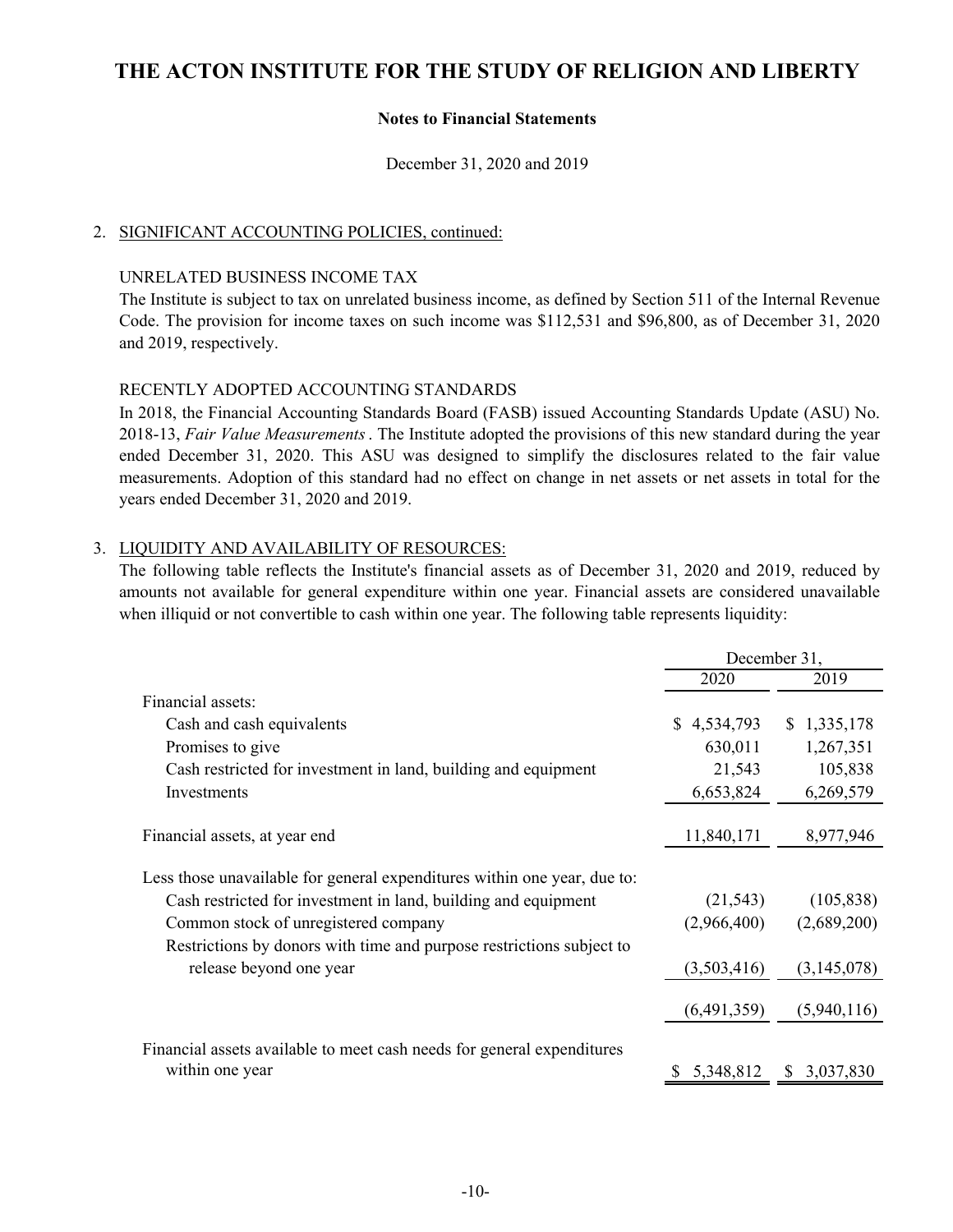#### **Notes to Financial Statements**

December 31, 2020 and 2019

### 3. LIQUIDITY AND AVAILABILITY OF RESOURCES, continued:

The Institute has certain donor-restricted net assets that are available for general expenditures within one year of December 31, 2020 and 2019, because the restrictions are expected to be met by conducting the normal activities of the Institute in the coming year. Additionally, the Institute's restrictions by donors with purpose restrictions subject to release beyond one year is reported net of an estimated endowment appropriations. The Institute also has available an operating line of credit in the amount of \$250,000 which could be drawn upon in the event of an unanticipated liquidity need.

#### 4. LAND, BUILDING, AND EQUIPMENT:

Land, building and equipment consists of the following:

|                                        | December 31,    |                  |  |  |
|----------------------------------------|-----------------|------------------|--|--|
|                                        | 2020            | 2019             |  |  |
|                                        |                 |                  |  |  |
| Land                                   | 1,080,000<br>S. | 1,080,000<br>S.  |  |  |
| <b>Building</b>                        | 6,089,084       | 6,078,544        |  |  |
| Furniture, fixtures, and equipment     | 2,170,704       | 2,176,691        |  |  |
| Library books and reference materials  | 121,054         | 121,054          |  |  |
|                                        | 9,460,842       | 9,456,289        |  |  |
| Accumulated depreciation               | (3,050,281)     | (2,605,425)      |  |  |
| Total land, building and equipment-net | \$6,410,561     | 6,850,864<br>\$. |  |  |

#### 5. REVOLVING LINE OF CREDIT:

During the year ended December 31, 2020, the Institute entered into an arrangement with a local bank providing for an available revolving line of credit of \$250,000. The line is collateralized by general assets. The line of credit has a variable interest rate based on the bank's prime rate, which was 3.25% at year end. There were no draws during the year ended December 31, 2020. The Institute was in compliance, or obtain a waiver, with all covenants as of December 31, 2020. The maturity date of the line of credit is July 2021.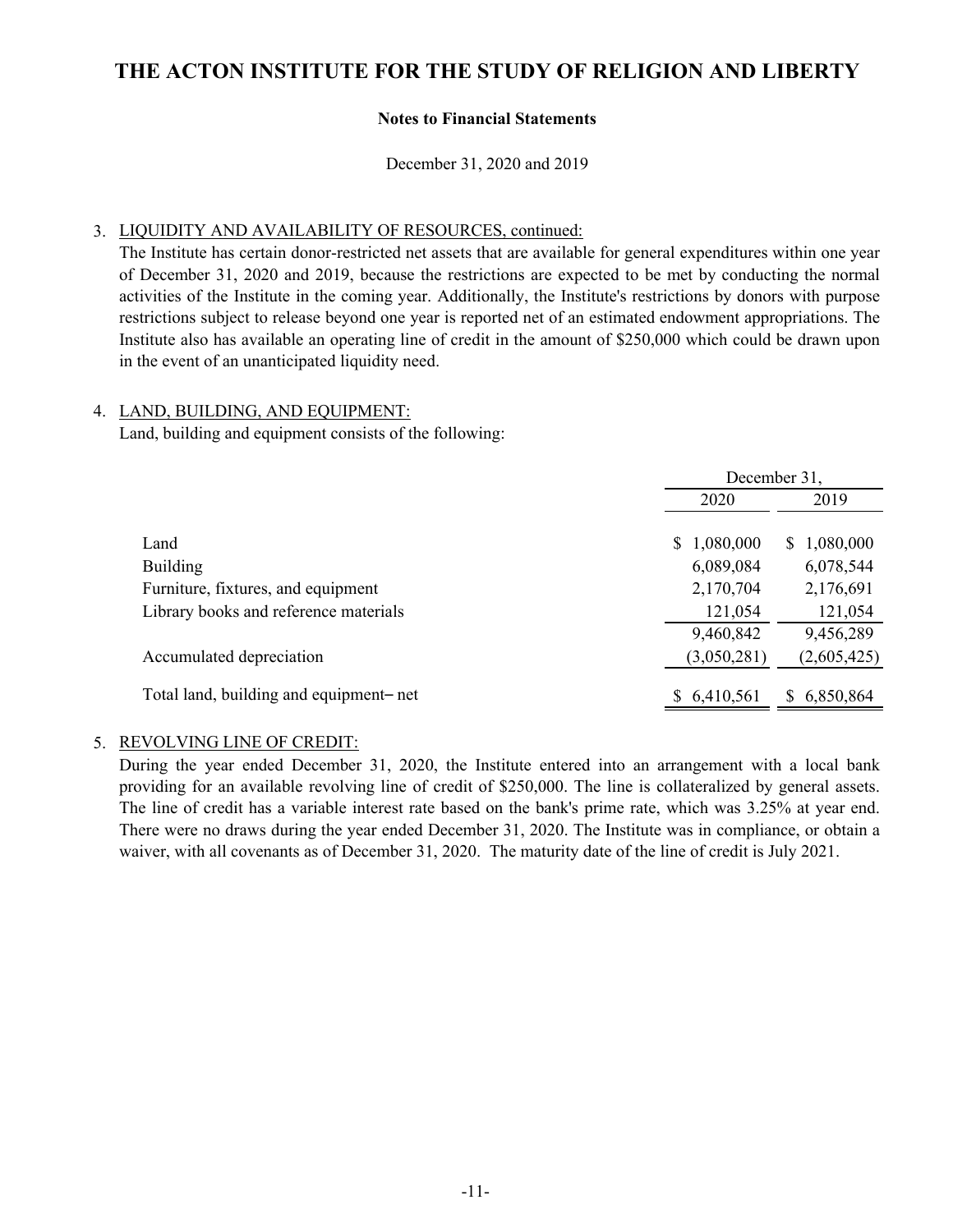#### **Notes to Financial Statements**

December 31, 2020 and 2019

#### 6. INVESTMENTS AND FAIR VALUE MEASUREMENT:

Investments at fair value consist of the following as of December 31, 2020:

|                                      |                 | Fair Value Measurements Using |             |              |  |
|--------------------------------------|-----------------|-------------------------------|-------------|--------------|--|
|                                      |                 | <b>Quoted Prices</b>          | Significant |              |  |
|                                      |                 | in Active                     | Other       | Significant  |  |
|                                      |                 | Markets for                   | Observable  | Unobservable |  |
|                                      |                 | <b>Identical Assets</b>       | Inputs      | Inputs       |  |
|                                      | Fair Value      | (Level 1)                     | (Level 2)   | (Level 3)    |  |
|                                      |                 |                               |             |              |  |
| Mutual funds:                        |                 |                               |             |              |  |
| Large blend                          | \$2,189,758     | \$2,189,758                   | \$          | \$           |  |
| Intermediate-term bond               | 1,179,052       | 1,179,052                     |             |              |  |
| High-yield bond                      | 165,464         | 165,464                       |             |              |  |
| Large growth                         | 153,150         | 153,150                       |             |              |  |
| Common stock of unregistered company | 2,966,400       |                               |             | 2,966,400    |  |
|                                      | 6,653,824<br>S. | 3,687,424<br>S.               | \$          | \$2,966,400  |  |

Investments at fair value consist of the following as of December 31, 2019:

|                                      |                 | Fair Value Measurements Using |             |                 |  |  |
|--------------------------------------|-----------------|-------------------------------|-------------|-----------------|--|--|
|                                      |                 | <b>Quoted Prices</b>          | Significant |                 |  |  |
|                                      |                 | in Active                     | Other       | Significant     |  |  |
|                                      |                 | Markets for                   | Observable  | Unobservable    |  |  |
|                                      |                 | <b>Identical Assets</b>       | Inputs      | Inputs          |  |  |
|                                      | Fair Value      | (Level 1)                     | (Level 2)   | (Level 3)       |  |  |
| Mutual funds:                        |                 |                               |             |                 |  |  |
| Large blend                          | 1,986,234<br>\$ | 1,986,234<br>\$               | \$          | \$              |  |  |
| Intermediate-term bond               | 1,025,638       | 1,025,638                     |             |                 |  |  |
| Mid-cap growth                       | 215,081         | 215,081                       |             |                 |  |  |
| Large growth                         | 185,180         | 185,180                       |             |                 |  |  |
| High-yield bond                      | 153,942         | 153,942                       |             |                 |  |  |
| Common stock of unregistered company | 2,689,200       |                               |             | 2,689,200       |  |  |
|                                      | 6,255,275       | 3,566,075<br>S.               | \$          | 2,689,200<br>\$ |  |  |
| Investments held at cost:            |                 |                               |             |                 |  |  |
| Money market funds                   | 14,304          |                               |             |                 |  |  |
| <b>Total Investments</b>             | 6,269,579       |                               |             |                 |  |  |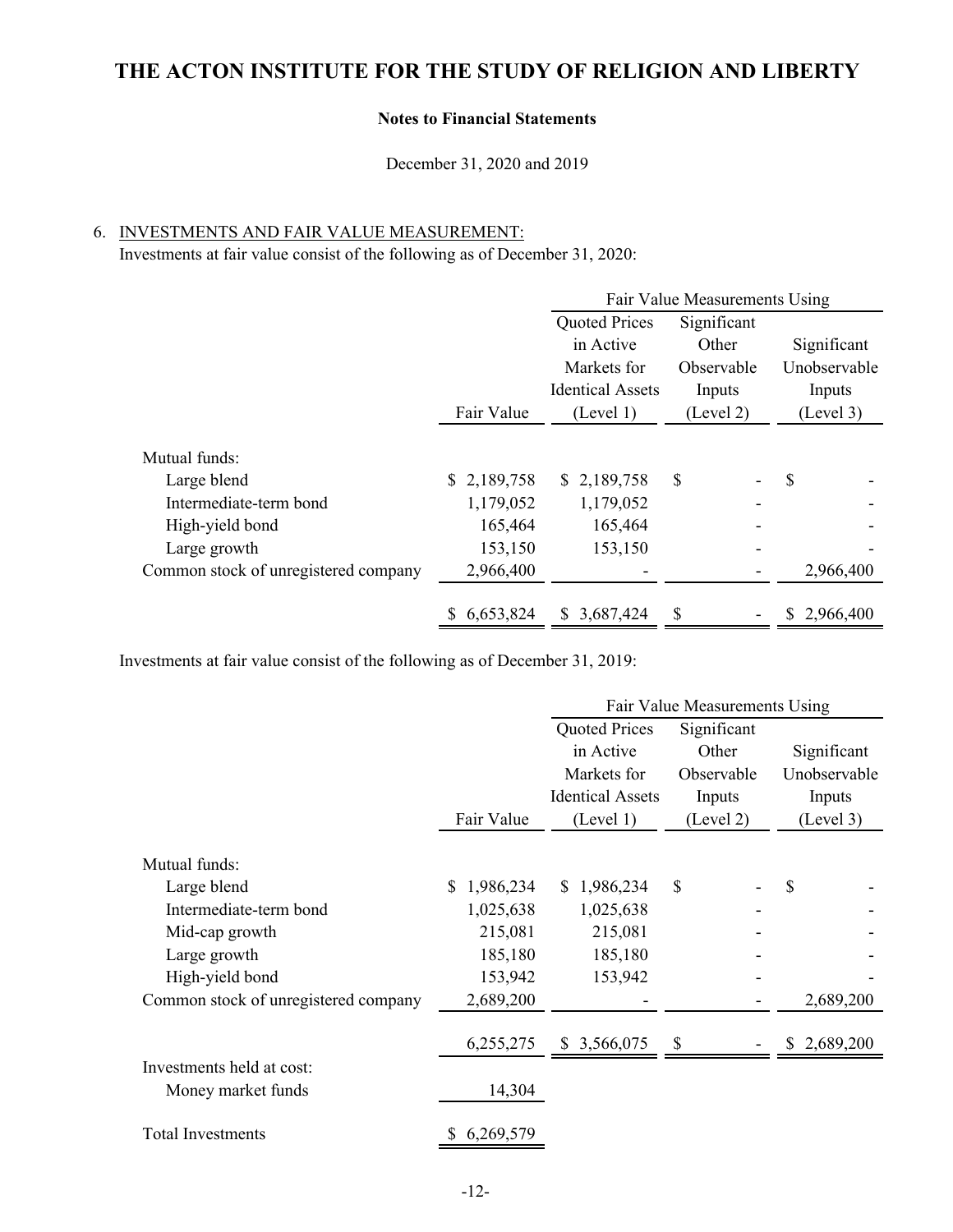#### **Notes to Financial Statements**

December 31, 2020 and 2019

#### 7. NET ASSETS WITH DONOR RESTRICTIONS:

Net assets with donor restrictions consist of:

|                                               | December 31, |             |  |
|-----------------------------------------------|--------------|-------------|--|
|                                               | 2020         | 2019        |  |
| Restricted by purpose or time:                |              |             |  |
| Campaign for building and program enhancement | \$2,021,543  | \$2,105,838 |  |
| Education                                     | 1,023,744    | 1,029,970   |  |
| Time restricted funds                         | 226,511      | 244,352     |  |
| Novak awards (endowment)–accumulated earnings | 143,047      | 72,429      |  |
| Research                                      | 24,196       | 26,750      |  |
| Media                                         |              | 50,000      |  |
|                                               | 3,439,041    | 3,529,339   |  |
| Restricted in perpetuity:                     |              |             |  |
| Novak awards (endowment)–original gift        | 500,000      | 500,000     |  |
|                                               |              |             |  |
|                                               | \$3,939,041  | \$4,029,339 |  |

#### 8. ENDOWMENT FUNDS:

In 2016, the Institute established The Acton Institute Endowment Fund. The fund was established with a \$500,000 donor gift that will remain in perpetuity to support the Novak award.

The Institute is reporting the endowment in accordance with the *Reporting Endowment Funds* topic of the FASB ASC. This topic provides guidance on the net asset classification of donor-restricted endowment funds for a not-for-profit organization and enhanced disclosure information to enable users of financial statements to understand the net asset classification, net asset composition, changes in net asset composition, spending policy, and related investment policy of its endowment funds.

The Institute's endowment consists of a fund established to provide perpetual support for the Institute. As required by accounting principles generally accepted in the United States, net assets associated with endowment funds are classified and reported based on the existence or absence of donor-imposed restrictions.

The state of Michigan enacted UPMIFA effective September 15, 2009, and the Institute's board of trustees has interpreted the full provisions of UPMIFA, requiring the preservation of the fair value of the original gift as of the gift date of the donor-restricted endowment funds absent explicit donor stipulations to the contrary for the years ended December 31, 2020 and 2019. As a result of this interpretation, the Institute classifies as net assets with donor restrictions (a) the original value of gifts donated to the endowment, (b) the original value of subsequent gifts to the endowment, and (c) accumulations to the endowment made in accordance with the direction of the applicable donor gift instrument at the time the accumulation is added to the fund.

Accumulated earnings are classified as net assets with donor restrictions and are investment gains waiting to be appropriated for expenditure by the Institution in a manner consistent with UPMIFA.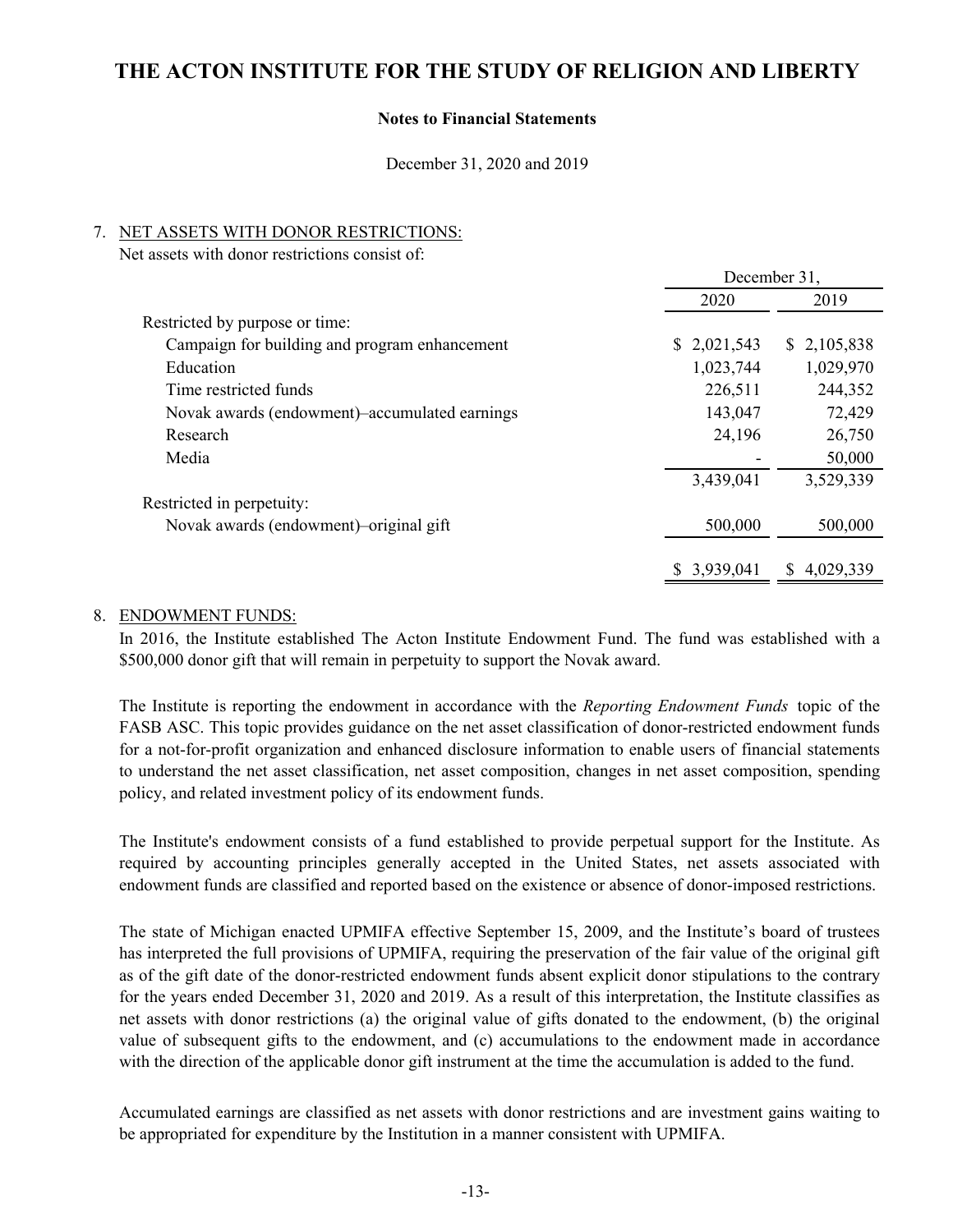#### **Notes to Financial Statements**

December 31, 2020 and 2019

#### 8. ENDOWMENT FUNDS, continued:

The Institute considers the following factors in making a determination to appropriate or accumulate donorrestricted endowment funds:

- (1) The duration and preservation of the fund
- (2) The purposes of the Institute and the donor-restricted endowment fund
- (3) General economic conditions
- (4) The possible effect of inflation and deflation
- (5) The expected total return from income and the appreciation of investments
- (6) Other resources of the Institute
- (7) The investment policy of the Institute

Endowment net asset composition by type of fund:

|                                                  | December 31, |                    |  |                   |  |
|--------------------------------------------------|--------------|--------------------|--|-------------------|--|
|                                                  | 2020         |                    |  | 2019              |  |
| Accumulated earnings<br>Restricted in perpetuity | \$           | 143,047<br>500,000 |  | 72,429<br>500,000 |  |
| Total                                            |              | 643,047            |  | 572,429           |  |

Changes in endowment net assets with donor restriction for the year ended December 31, 2020:

|                                   | Accumulated<br>Earnings |           | Original Gift<br>Amount |         | Total |           |
|-----------------------------------|-------------------------|-----------|-------------------------|---------|-------|-----------|
|                                   |                         |           |                         |         |       |           |
| Endowment net assets,             |                         |           |                         |         |       |           |
| beginning of year                 | S                       | 72,429    | \$                      | 500,000 |       | 572,429   |
| Investment gains                  |                         | 79,745    |                         |         |       | 79,745    |
| Reclassifications                 |                         | 12,809    |                         |         |       | 12,809    |
| Appropriation for expenditure     |                         | (21, 936) |                         |         |       | (21, 936) |
| Endowment net assets, end of year |                         | 143,047   | S                       | 500,000 |       | 643,047   |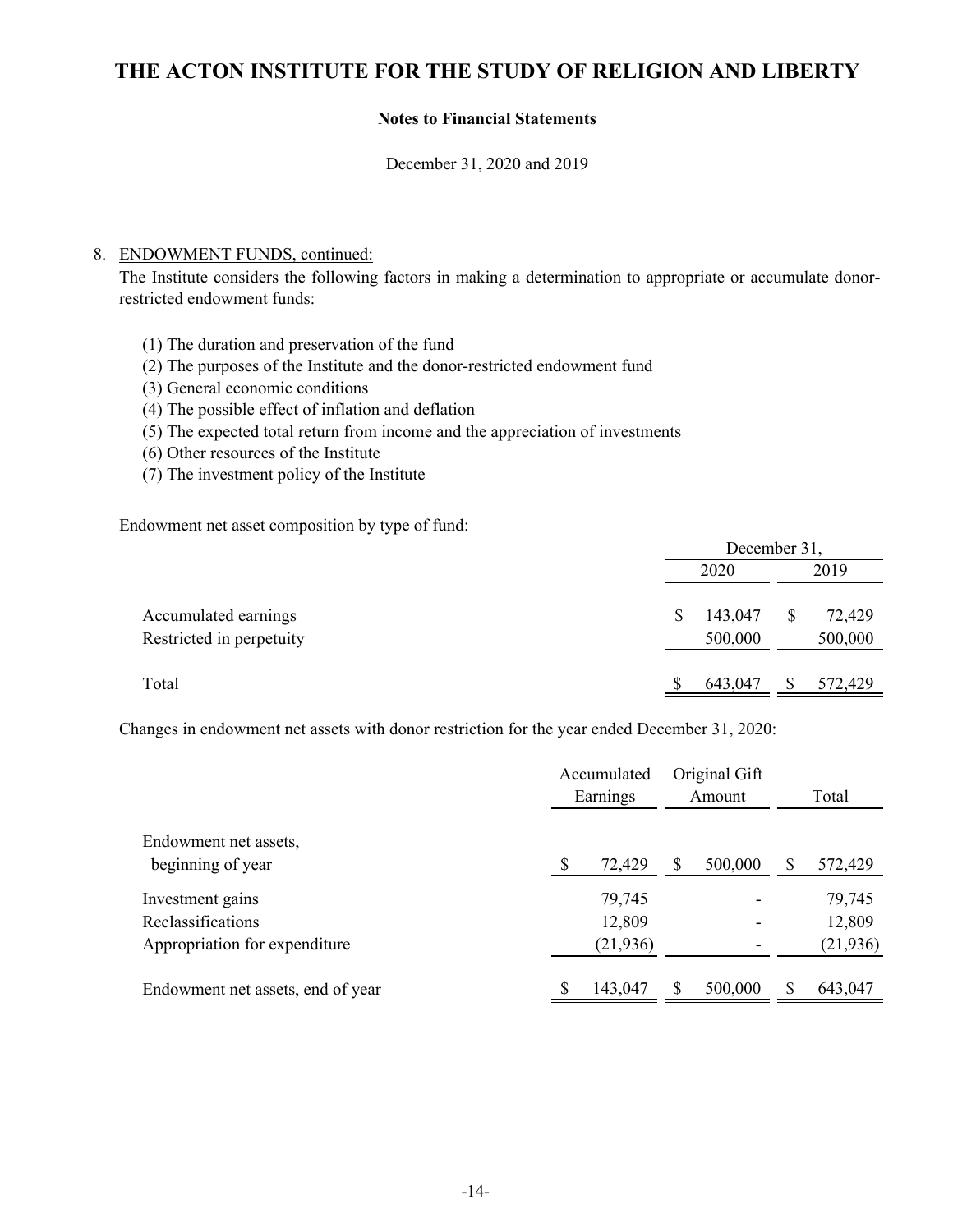#### **Notes to Financial Statements**

December 31, 2020 and 2019

#### 8. ENDOWMENT FUNDS, continued:

Changes in endowment net assets for the year ended December 31, 2019:

|                                   |          | Accumulated |        | Original Gift |       |           |
|-----------------------------------|----------|-------------|--------|---------------|-------|-----------|
|                                   | Earnings |             | Amount |               | Total |           |
|                                   |          |             |        |               |       |           |
| Endowment net assets,             |          |             |        |               |       |           |
| beginning of year                 | S        | 10,261      | S      | 500,000       |       | 510,261   |
|                                   |          |             |        |               |       |           |
| Investment gains                  |          | 83,278      |        |               |       | 83,278    |
| Appropriation for expenditure     |          | (21, 110)   |        |               |       | (21, 110) |
|                                   |          |             |        |               |       |           |
| Endowment net assets, end of year | S        | 72,429      | \$     | 500,000       |       | 572,429   |
|                                   |          |             |        |               |       |           |

### FUNDS WITH DEFICIENCIES

From time to time, the fair value of assets associated with individual donor-restricted endowment funds may fall below the level that the donor or UPMIFA requires the Institute to retain as a fund of perpetual duration. In accordance with GAAP, deficiencies of this nature are reported within net assets with donor restrictions. There were no fund deficiencies as of December 31, 2020 and 2019.

#### RISK PARAMETERS AND STRATEGIES EMPLOYED FOR ACHIEVING RETURN OBJECTIVES

The investment policy will voluntarily conform to the evolving prudent investor provisions of UPMIFA and other fiduciary responsibilities pertaining to the investment of the Institute's assets. The policy will be reviewed at least annually to ensure the policy is still consistent with the Institute's financial needs and tolerance for assuming investment and financial risk.

The Institute's broad investment objectives include:

- Preserving the long-term, real purchasing power of the assets while providing a relatively predictable and growing stream of annual distributions.
- Achieving maximum long-term growth through equity investments and generating stable returns with fixed income investments.

### SPENDING POLICY AND HOW THE INVESTMENT OBJECTIVES RELATE TO SPENDING POLICY The Institute will fund distributions using a total-return based spending policy. The general spending or distribution policy, as approved by the Board of Directors, is a rate of up to 4% of the average market values of the endowment investments over the last 12 quarters. The earnings on the net assets with donor restrictionsheld in perpetuity are used to fund the Novak award.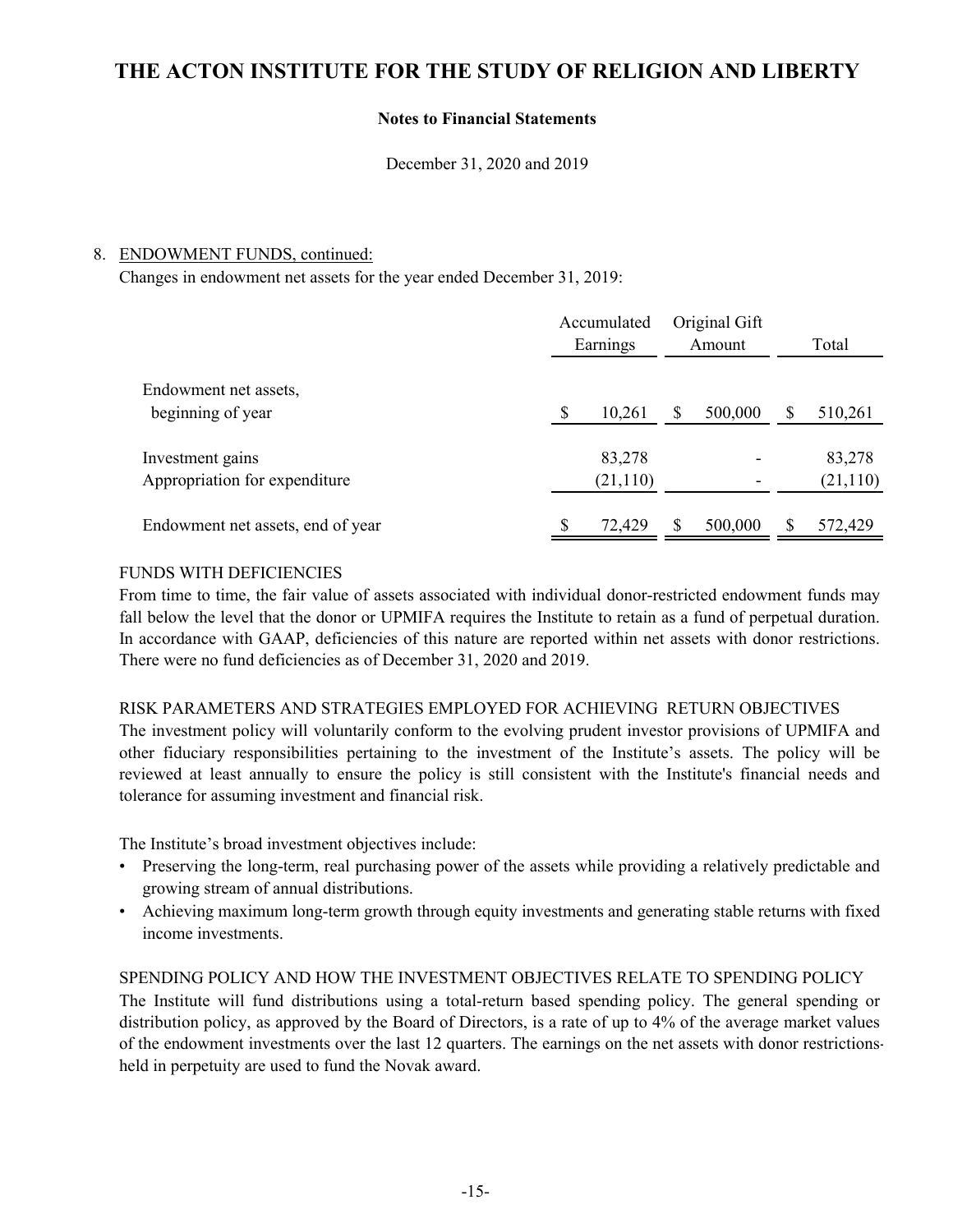#### **Notes to Financial Statements**

December 31, 2020 and 2019

#### 9. OPERATING LEASE:

The Institute leased a portion of the building and related parking spaces to an unrelated party under an operating lease, which expired in September 2019. Rental income under the operating lease for the years ended December 31, 2020 and 2019, was \$-0- and \$123,229, respectively.

#### 10. RETIREMENT PLAN:

The Institute has an employee benefit plan under Section 401(k) of the Internal Revenue Code for substantially all of its employees who meet the eligibility requirements. Contributions to the plan are at the discretion of management. Participants may contribute up to \$18,000 of their compensation to the plan on a pretax basis. The Institute matches 50% of each participant's elective contributions, not to exceed \$4,000. Contributions were \$159,074 and \$101,630 for the years ended December 31, 2020 and 2019, respectively. The Institute's obligation is limited to contributions made for the benefit of participating employees.

#### 11. CONCENTRATIONS:

Two funding sources provided approximately 33% of total revenue for the year ended December 31, 2020. One funding source provided approximately 21% of total revenue for the year ended December 31, 2019.

#### 12. RELATED PARTY TRANSACTIONS:

The Institute received a contribution from an organization who has a vice president that is also on the board at the Institute in the amount of \$2,106,000 and \$2,506,000 for the years ended December 31, 2020 and 2019, respectively. During the year ended December 31, 2019, the Institute also received a contribution from an organization who has a board member that is also the executive director at the Institute in the amount of \$865,000. Lastly, the Institute received \$602,200 and \$219,175, in contributions from members of the board of directors during the year ended December 31, 2020 and 2019, respectively.

#### 13. SPECIAL EVENTS–NET:

The Institute hosts an annual fundraising dinner. Special events support is reported net of related expenses in the statements of activities and consists of:

|                 | Year Ended December 31, |   |            |  |
|-----------------|-------------------------|---|------------|--|
|                 | 2020                    |   | 2019       |  |
| Contributions   | \$<br>128,105           | S | 229,835    |  |
| Program fees    | 6,310                   |   | 58,525     |  |
| Direct expenses | (65, 549)               |   | (235, 242) |  |
|                 | \$<br>68,866            |   | 53,118     |  |